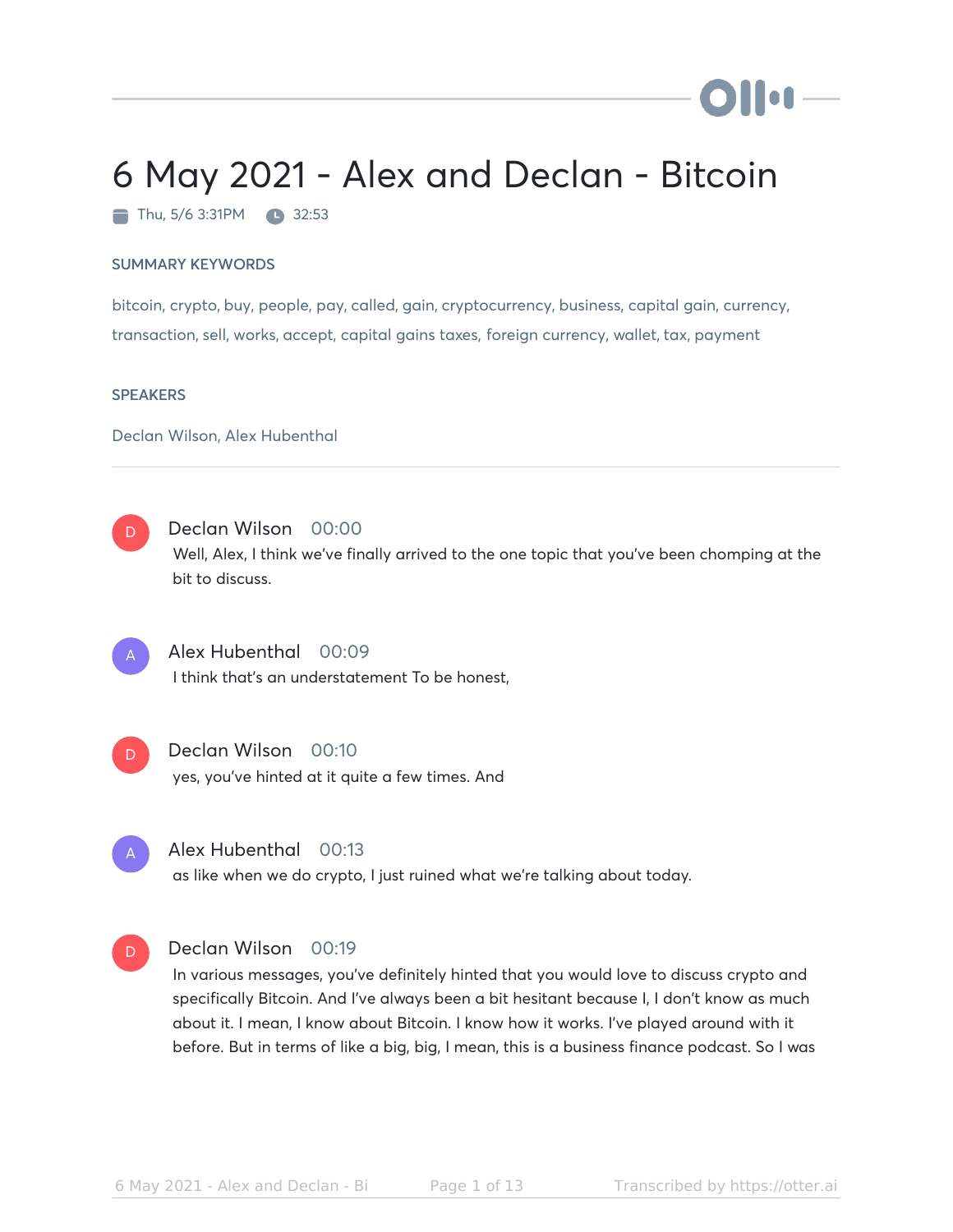trying to think like, how did how do we work that into into discussion? And I think they came upon something that I think everyone can kind of have, like a good takeaway in that there's different camps of people, right? So we have the people who know about Bitcoin, who understand it, who you know, they know how to invest in it. They know, they're the Bitcoin savvy, folks. Then we have another camp, which I think I'm probably in it, I'm sure a lot of other, you know, digital entrepreneurs, consultants, whatnot, who are like, you know what, it sounds cool. Sounds interesting. I just don't have time to learn about it. So I'm just not going to bother with it. However, we're probably in the near future, or maybe even soon. I think you've even encountered this, where maybe a client or customer comes to you and says, Hey, thank you for your services. Can I pay you in Bitcoin? And I think at that moment, it doesn't matter if you're like, Oh, I don't I don't want to bother with it. You should be as a business owner, you should probably be have an idea of what to do in that situation, whether to accept Bitcoin as payment or not. And what we're gonna focus on today we're going to try to keep it on the rails is what happens Yeah, I'm



#### Alex Hubenthal 02:12

gonna be here to hold you're gonna hold me to it. Yes. You're not gonna run

#### Declan Wilson 02:16 D

away. I want to know what happens if you say yes. And then we're gonna do is we won't make this a I think we'll give pros and cons of accepting Bitcoin it This isn't this isn't to persuade anyone to but what I my goal is that after listening to this, people have a good idea of whether they want to say yes or no. If a client asks, Can I pay you in Bitcoin? So let's start First, let's serve it and also this is not a primer into bitcoin, right? Like there's plenty of video there's plenty of explanation out there you can

# A

#### Alex Hubenthal 02:56

there's several people we can link out to Yeah, in other places as well. Yeah, go on the basics of cryptocurrency and how it all works.

#### Declan Wilson 03:03 D.

Yes, visit the website, simple fiscal calm, we'll have a write up. For the show. We'll list out various resources to learn more. However, let's start with something that I learned recently is that we like to use the term cryptocurrency. However, in the eyes of the IRS, Bitcoin is not a currency. Can you claim that? Well,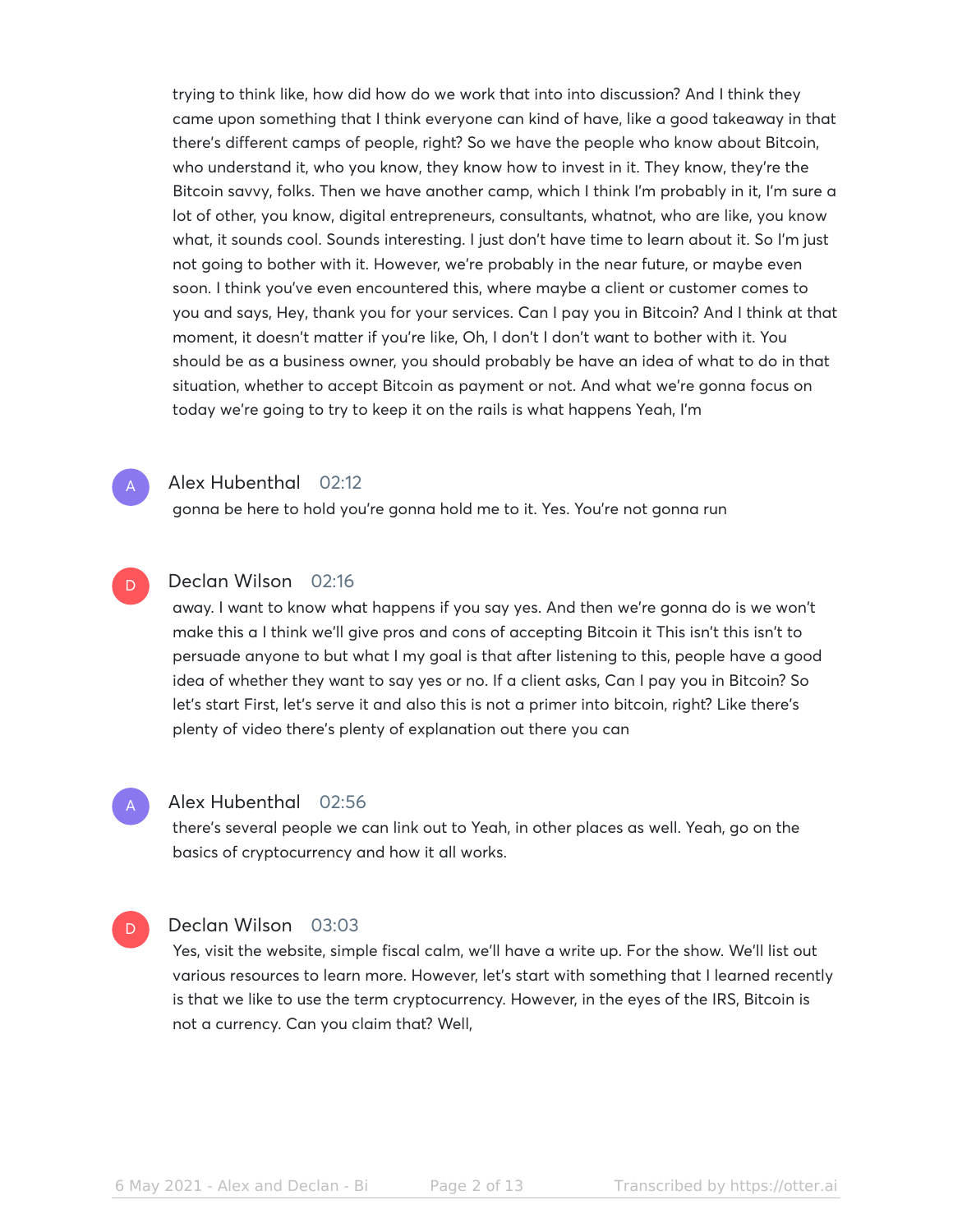## Alex Hubenthal 03:35

currently, in a very overarching broad term, yes, you correct that statement. Specifically from a tax standpoint, so for taxes the way that the IRS looks at at a currency or cryptocurrency or crypto token, crypto coin, something, however you call it, the IRS looks at it as a asset. And those assets change value, it's the same kind of way of as if you go to the stock market and you buy five shares of a certain company, let's just say Apple stuff, promo for Apple or anything, but you buy five shares of Apple stock at \$10 and then you sell it at \$15. So, your capital gain on that is five \$5 per share times five shares is \$25 right. So, that from a tax basis is the exact same way of how cryptocurrencies are being treated with shares in the stock market and other currencies even too. So, like, if you buy British Pound sterling or if you buy Canadian dollars or you buy mexican pesos, and you have a gain or a loss on that transaction, that is also kind of the same thing. So and that needs to be reported as such from a tax basis.

# D

A

D

A

#### Declan Wilson 04:54

So the one example I saw online was Tesla, for example, is Accepting Bitcoin as payment to buy Tesla's and the law

## Alex Hubenthal 05:05

is the original Oh, gee, yeah, he's awesome.

## Declan Wilson 05:08

I love Ilan, let's say, they get the example I saw was, let's say that you have \$45,000 worth of Bitcoin and you want to buy a Tesla, you go to the store, you do the transaction, you get your Tesla. Now, from the IRS perspective, that's not what happens, what happens is, you have sold your \$45,000 worth of Bitcoin for \$45,000. US dollars, then use that money to buy a Tesla. Now, let's say that you bought Bitcoin way back when a couple 100 bucks for Bitcoin, let's say. And of that \$45,000 that you have 40,000 of it is is the gains, like you said, Now you have \$40,000 of gains that you will be taxed. So it's not like you use Bitcoin for that transaction, there's an intermediate step that the IRS sees, that says, No, you didn't pay \$45,000 of your own cash, you paid 40 40k extra of gains, which, depending on which bracket you're on, you can be looking at 1015 to 20%, maybe 3030 of capital gains taxes. Right. And that was something I did not realize, because at first kind of researching this, like if someone's if someone's like, Can I pay you in Bitcoin? In your business? You can say yes. And let's, let's travel down that road. Let's say you say yes, you want to accept Bitcoin? What needs to be done from an accounting standpoint?

6 May 2021 - Alex and Declan - Biangle 3 of 13 Transcribed by https://otter.ai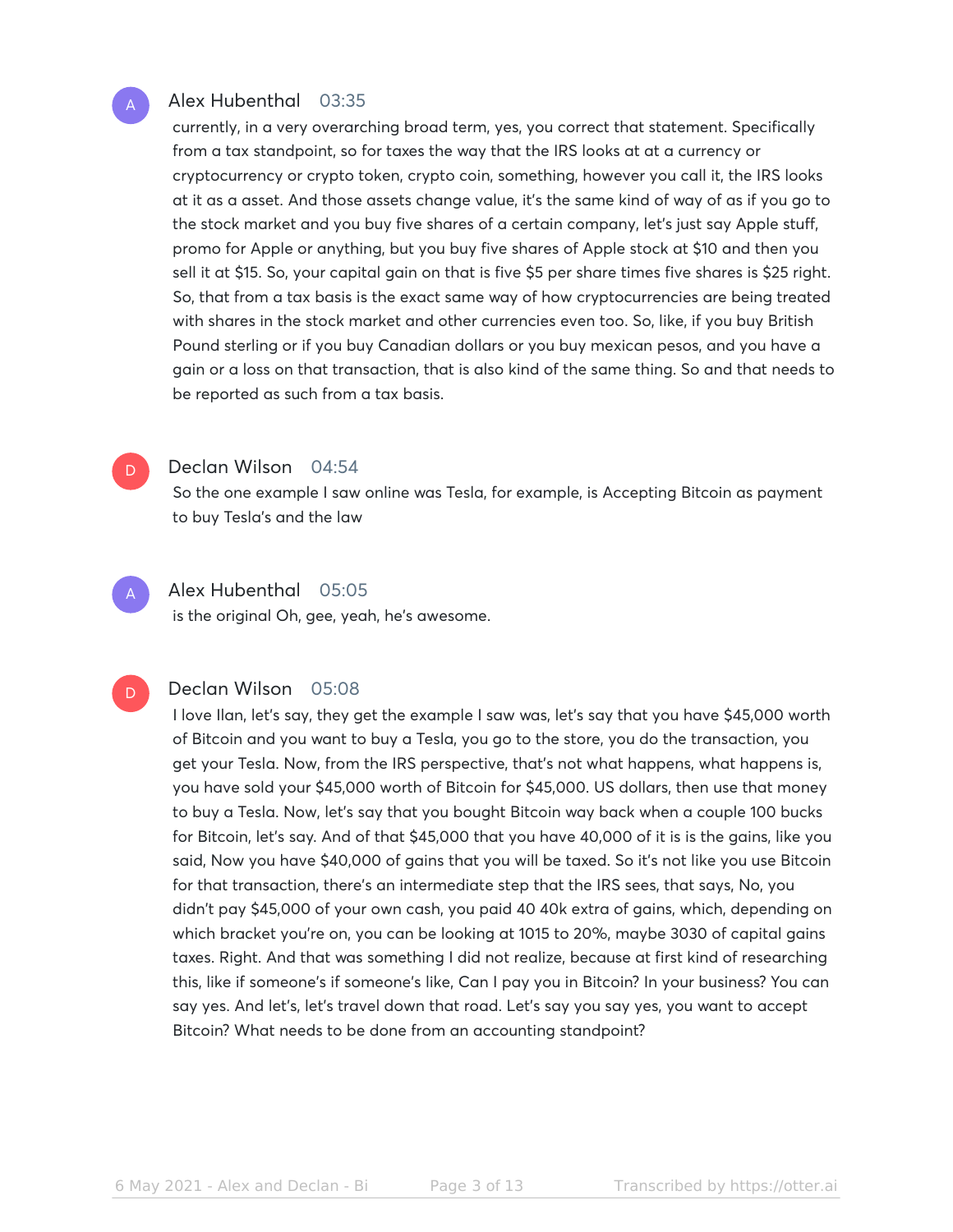#### Alex Hubenthal 06:46

Yeah, let me, let me let me dive deeper, just a little bit on the personal side of the transaction. So people can kind of understand both pieces of how this whole thing works. So for example, like you said, like if somebody actually realizes a gain of 40 \$40,000, they bought it at 5000. they've realized now they're selling it at 45. But they're buying an asset or they're receiving a service, they're receiving a product or they're buying a home, like people are buying homes in crypto. Now. It's kind of wild. Where that actual gain needs to be reported, and you have to pay capital gains taxes on that. Now you have to, it's really important understand what what type of capital gain is it? Is it a short term gain or a long term game, because short term gains at least right now, depending on what Biden does in the United States with his tax proposals, that could change a lot. So long term gains, if you're holding an asset for more than one year, more than one calendar year. The gains realized are actually taxed at preferential tax rates. So like 10 15%, something like that. But then, but if you're holding it for less than a year, like so you buy you bought those, like in January and Doge. Just like now, like, I'm not even kidding. Like, if you bought \$1,000 worth of Joe, Joe, of those at a penny back in January of this year of 2021. And right now it's trading at 67 cents. That's what it was yesterday. Like, you just realize a capital gain of like, and you've sold it yesterday, you realize a capital gain of \$67,000 \$66,000,

Declan Wilson 08:17 which is crazy.

#### Alex Hubenthal 08:18

Yeah, which is just insanity. So in that case, if you bought it and sold it within less than a year, or you traded it for something else, or if you even bought another currency, even when you buy other currencies, like say you hold Bitcoin, but you want to buy those or you want to buy aetherium or Litecoin, or whatever the heck it is, whenever that transaction happens, you are also realizing again, even if you're buying and swapping different currencies in your portfolio, so you got to keep keep mind of that when you're doing all these things. So keep in mind with those for preferential tax rates, now there is actually some really cool things and this could be something we could jump into deeper on. On another conversation was people have figured out that if you because tokens and coins, Bitcoin Litecoin aetherium like all all the coins and tokens of cryptocurrency are considered assets, right? So there's actually banking products and services that exist out there, where you can actually use that money as use those tokens and coins as collateral. And you can cash out of that and make a loan against it very low interest rates in most cases. And then you can use that cash to buy a house for your real estate investment. You can use it to invest in your company, you can use it for all these things. And there's no

A

D

A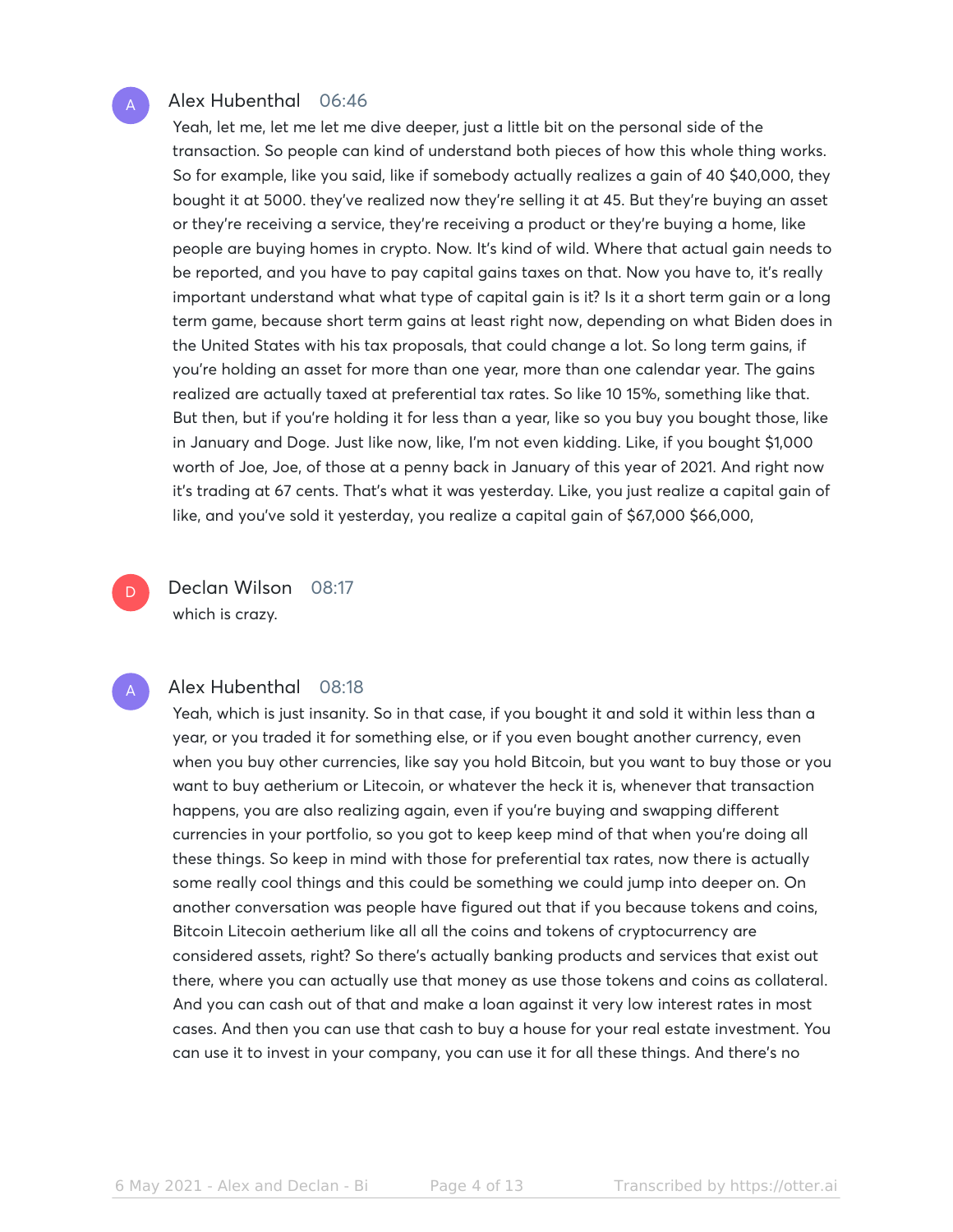taxable event. When that happens, because you're not selling it. You're using it as collateral for a debt obligation that you're taking out on yourself. Cool.

Declan Wilson 09:45 So cool.

D

#### Alex Hubenthal 09:47 A

jumping, jumping into the business side of things. You know, you kind of mentioned it briefly, but actually during the tax year we had a client come to us for the tax returns that we were doing for them and they said Can I pay you in crypto currencies? like would you accept crypto like, Yes, actually the very first time that ever happened, but of course, I said yes. Because I, you know, like I've been waiting for that day to happen for like four years, I got more or less involved in crypto back in 2017, started learning about it starting hearing about it was really interested in data worked. And you know, more or less the way that it works, is let's say you provide some service for \$500. And a customer comes, you say, Hey, I, I want pay in cryptocurrency in the amount of \$500. But the value \$500 in this crypto acid, okay, yeah, sure. So what you have to do is you still have to recognize that as a revenue, and you would record at the time of the transaction, what the exchange rate was, and then any fees associated with receiving that token or that coin into a wallet of yours, and then you can sit on it. And what's really cool about this is it also kind of plays into how foreign currency works like so let's say somebody like lives in the UK, you live the United States, and you, they pay you and British Pound sterling, and that doesn't happen very often anymore, because a lot of the payment companies will settle you and your local currency, so you don't want to mess with it. But effectively, what the way it works is you can accept that, that foreign currency simply as cryptocurrency and then you sit on it, and then whenever you buy it back into dollars, or sell it back into dollar, excuse me, whatever that transaction, or that the exchange rate at that point in time was determined that you have a gain or a loss. Now gains and losses are either are passed through through the company and affect your your your revenue directly. So like if you have a gain, like let's say you received, you know, \$500 worth of Bitcoin at, you know, \$50,000 in, you know, in two months, it's now \$55,000, you sell it back into dollars, well, now you have \$550, right. So you need to still you still have the \$500 revenue, but now you have a capital, you don't have a capital gain, excuse me, you have a gain on it's a forex, GL is what we call an account. It's like a gain loss in foreign foreign currency. And from a business perspective, the IRS still has not issued guidance on how to treat these transactions from a business perspective. But best practice dictates that you treat it as foreign currency. And then whenever you buy back into the local currency, ie dollars, then you either have a gain or loss and then you either have a forex or we call a foreign a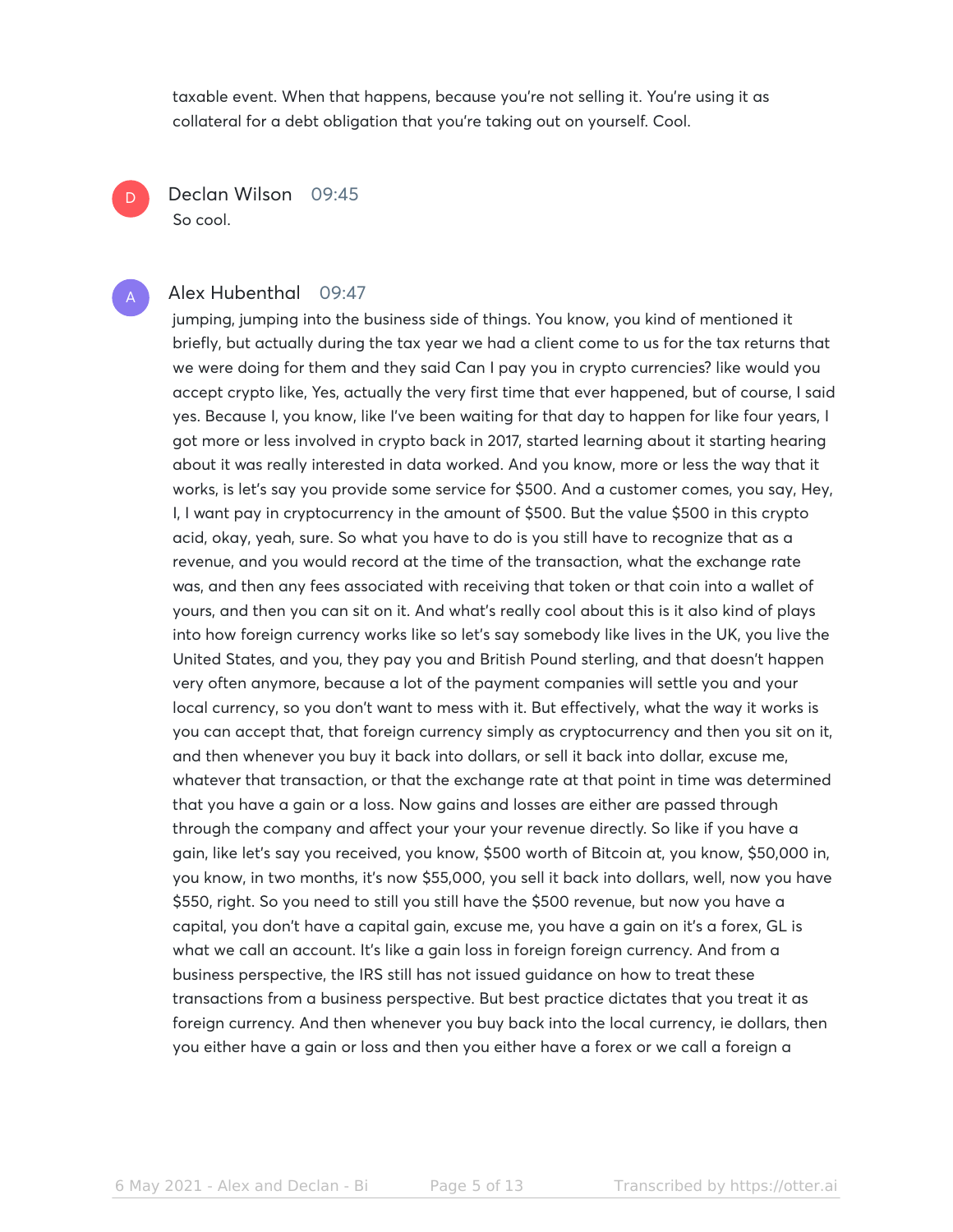foreign exchange, as was for expense. And then we either report that as gain on on the revenue line item or we reported as a loss as an expense on the business. But that \$500 that whatever delta is, the difference between the \$500 is either below or above whatever that difference is, these get flushed out through the income statement, but that \$500 is already there. Because you've already recorded as revenue.

#### Declan Wilson 13:05

D

A

So step number one is to make sure you're recording everything right. Yep. So if this is a one off thing, or if you deal with if you're a client based business and you're sending out dozens or so invoices and only a few are paying you in Bitcoin, it's not like you're an e commerce, you know, selling and shipping stuff online. This seems pretty reasonable right to to track this is are there tools or like, I'm thinking about the average, like me, like if I if someone came to me, do I need some kind of tool to track this type of accounting? Or is this something you call up your accountant and say, Hey, this is this is happening?

#### Alex Hubenthal 13:54

Well, big companies have actually silently have been accepting crypto for a long time now for five, six years. Even if you've ever heard of Newegg, like the the online computer accessories, kind of folks. They've been doing it I think since 2016. You know, you've got your what really was really interesting on what really took off the bull market that you're seeing right now in the crypto space was the mass starting the mass adoption, right? So you're starting to see companies come out PayPal providing support square and jack Dorsey got in on it. And then you know, you saw Tesla bought a lot of Bitcoin and actually people were talking about how or they were trying to like, pin him I guess, if you will, even where like he bought all up and then it just went up and then they've made more money in the one transaction on Bitcoin than they have in like 10 years of selling Tesla's in a sense. But then people are like, Oh, well, you're doing price manipulation on Bitcoin and then like they're trying to get the, you know, people either love or hate Ilan. And, you know, his claim was no, I'm just trying to prove the the liquidity model Because people are concerned about the liquidity of buying and selling the currency. And that's his way of keeping the SEC out of his hair. And he's a really smart guy. And you certainly see as mass adoption. So you're not really seeing a lot of automation tools yet, for small companies. But there have been things like there's like a, there's an accounting platform that I think it flopped, but it was called blocks dlo x, if I remember correctly, that was like in 2018, I was looking into that, like this is cool. And I think it flopped. But one of the things that I've you can, you can use some kind of semi automation tools, there is one called there's two payments. So you can use one to accept payments and one to kind of record the transactions and those two payment those two platforms are called crypt folio.com. And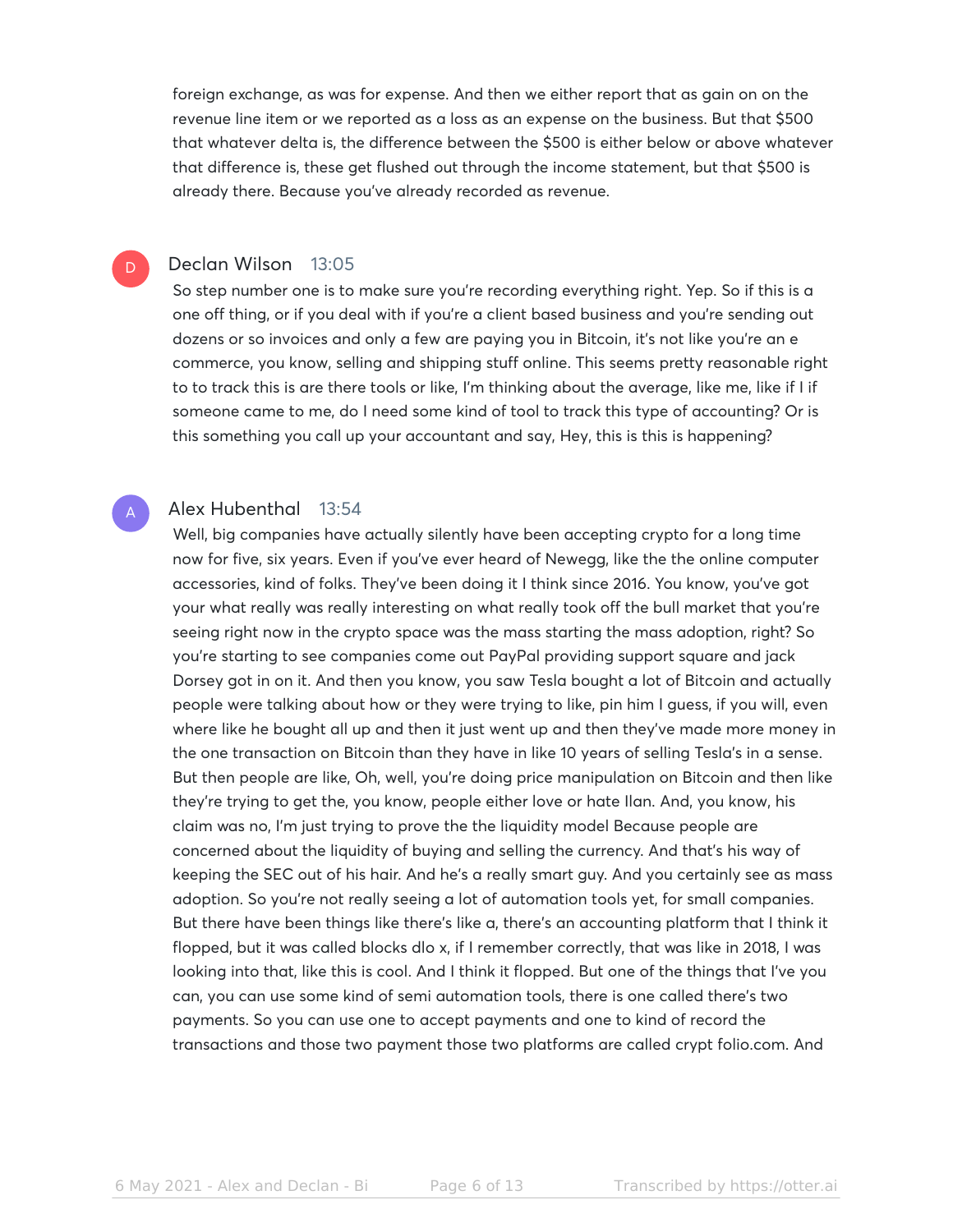then also coin payments.net. So coin payments, that is like where you can actually accept payments in any literally, I think the top 500 coins or tokens that exist in the world. And you can pick and choose and set up those settings. And then you can instruct the software say hey, at the end of every day just batch run everything into a wallet. So people that for people that understand the concept of wallets. You know what I'm talking about if you don't we'll link up some some articles about how wallets work on what those are. Effectively, it's like a it's a bank account. But it's it's a bank account on your computer that only holds one type of currency at a time. So a wallet only holds only holds Bitcoin, because they need special addresses and all those things. But we're not going to go into that today. But what's really nice about crip folio comm is they allow you to capture the exchange rates and record the transaction. So like whenever you do anything with crypto, there's obviously fees associated with that. And one of the things that's most attractive about cryptocurrency is that the fees are a lot less than what you'd normally pay in a bank. You know, it's instant, you can get you can send money around the world in 30 minutes or less most cases. And that's what really is attractive about cryptocurrency. But you need from accounting perspective, you need to know Okay, what was the exchange rate that I received that am I paying fees to get the money into a wallet, which if you're transferring addresses for the wallets, you most definitely bank fee somewhere. You need to know what the fee was at the time of that, at that point, time for the exchange rate for that specific currency, all those things, and then if you ever to sell out of it, then you can also track over time, how that how that all works. Now crip folio has a free platform, they also have some paid platforms. And then coin payments.net is really nice, because it's a nice place to kind of like centralize if you're if you're doing it quite frequently, and you have clients wanting to pay you in cryptocurrencies, quite frequently, they only charge a 1% fee on the actual transaction. So 2% better than what you're paying at, you know, stripe, PayPal, or some other large credit card processor square credit card processor, and they settle those transactions for you as already done, usually right away, and then it's sent over to your wallet within, you know, that same day or that or that evening.

#### Declan Wilson 18:17

And that's that is one of the reasons why I again, I didn't want to like give reasons what No, let's let's talk about pros and cons now. Right? So one of the biggest pros of accepting Bitcoin is like you said, the fees are much, much lower than, you know, if you're trying to accept a payment internationally from a client, you know, that checks in the mail, or that's just inefficient. bank fees are expensive, sometimes PayPal can't even process it or isn't available to everyone outside of the US

## A

D.

Alex Hubenthal 18:49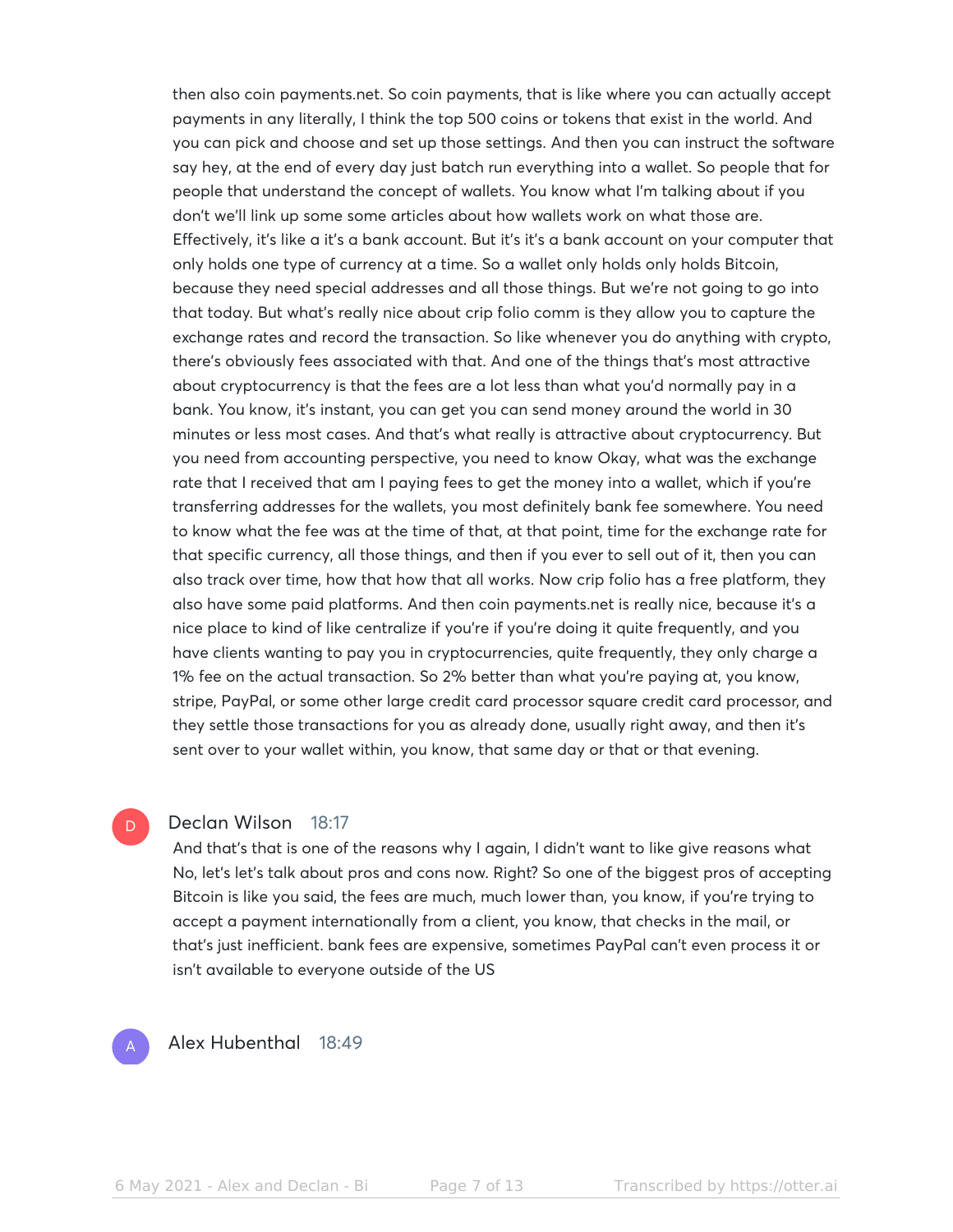and all the currencies.

## Declan Wilson 18:51

D

A

Yeah, it doesn't have all the currencies, Bitcoin is it 1010 to 30 minutes, it's, it's, it's there. And like you just did the math for us the the fees are much, much less now. So that's just one of the pros are a couple of pros, it kind of you can avoid a lot of those transaction fees. What gets hairy is I'm imagining if you have an e commerce business where you're dealing with many, many payments, you're probably probably a lot of payments every month, I'm sure that's probably really hard to track right so that might not be beneficial. But if you're a consultant and like you said doing a couple of invoices every month may be beneficial but then long term so I did I think I read something where there's kind of these tax strategies where like eventually if you want to convert some of your Bitcoin into cash, where you can kind of be more strategic in picking which Bitcoin to sell that way you're not realizing huge gains is yet a real thing.

#### Alex Hubenthal 20:03

Well, really fast. So I do know for e commerce Coinbase the mat, they just went public about two weeks ago. Coinbase is the massive exchange platform in the United States. And they actually plug into Shopify, so they actually has something called Coinbase commerce. So they actually help you with a lot of that. But you need the plugin to make that work. Right. So, okay, like, you know, doing Coinbase commerce, and then you're only using it once a month or twice a month, right. So like, you can't be doing that. And I think that they sell you own dollars, okay, like you're gonna you can accept in the currency, but then they settle you in dollars, or something like that, I gotta go back and check on but some people can actually check in check on but as far as tax strategies from a personal sample, like, you know, the thing is, is like, from a business standpoint, it's really it's going to affect either you have a gain or a loss, right. And that's kind of where it's coming up. But if you're looking at things from a, looking at things, from a individual standpoint, yes, you can get a little bit more creative. There's actually a few things out there. Before before that, so generally speaking, you have what you use what you call a FIFO. And it's called first in first out, it's actually an inventory nomenclature that we use in accounting, that can also account you can also use it from a basis of taxes for your, for shares, right, so you usually do FIFO, that's usually how, like, the first year you buys, the first one, you sell more or less, right, it's like, it's kind of like, you know, you buy it, you buy 10, today, by 10, tomorrow, you sell 10, tomorrow, and you sell 10, on the following Monday, then the 10, that you bought today are going to sell first, that's kind of how you already kind of structure for that. So that that's already kind of in place. But there's actually some really cool things where you can avoid the capital gains taxes, on your, on your crypto assets by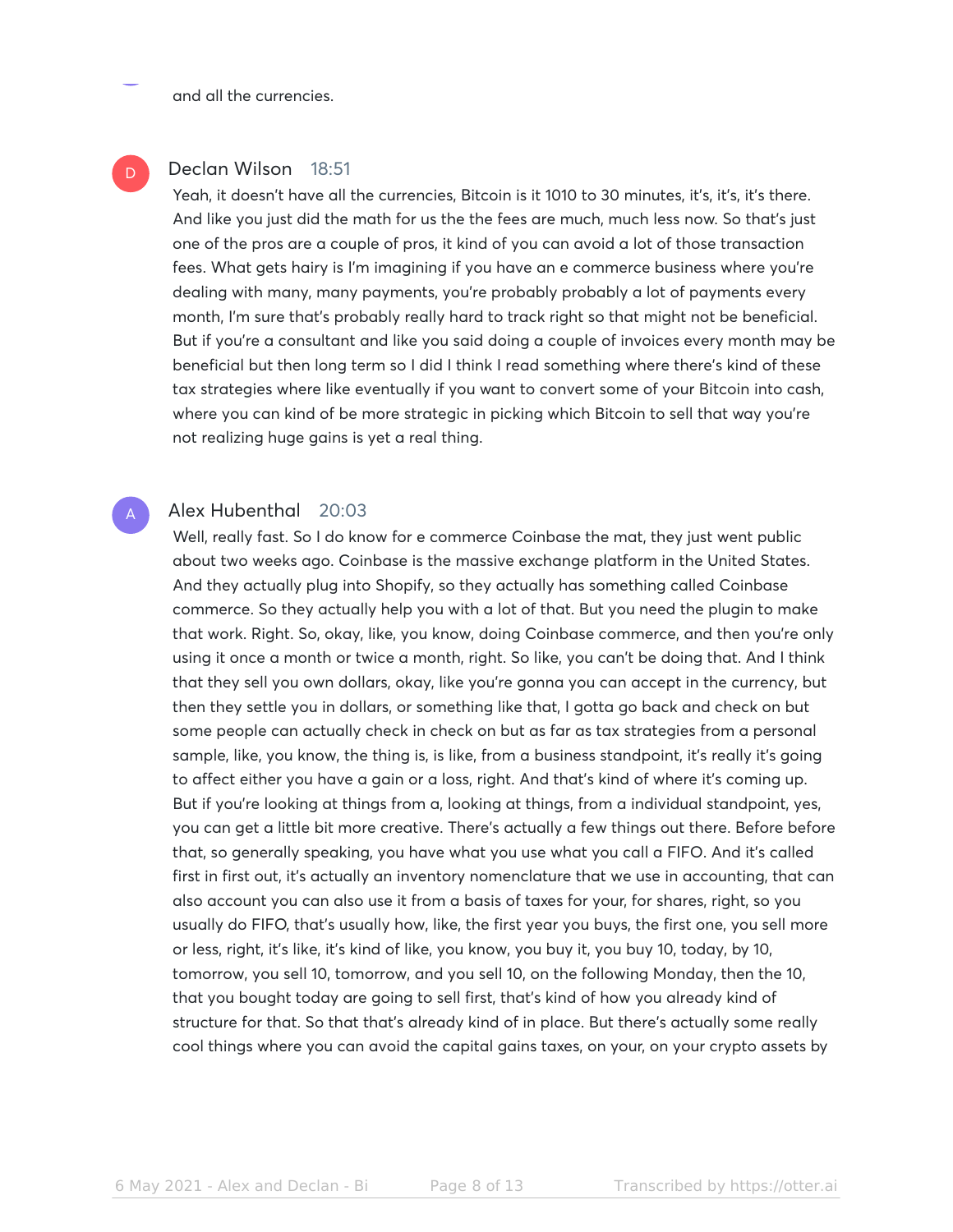you by setting up something called a qualified Opportunity Fund. And what that is, is where you set up a fund through a business entity, preferably, and you do a real estate transaction in a low income neighborhood. Let's say you're facing tech capital gains of \$500,000. And you buy a property for 250,000. The requirement is whatever the amount that you bought it for, you also have to double up that amount in, in fixed in fixtures and, you know, fixing things and doing all these things. And then when you sell it, you there are ways into the future. And I don't want to go all into specific details on it. But we could be here till Sunday now, and stay if you're listening to this, when it's already gonna, when the sun comes back up tomorrow, the you know, that is one way to do it. And there are ways to avoid the majority if not all, okay, exposure. And then what's really cool after that as you can 1031 a real estate transaction and then avoid the capital gains on those other things, but that's a different conversation. But 1031 anybody that's curious is just like kind exchange, meaning you buy real estate property appreciates, if it's \$50,000 you can when you sell it, as long as you put another property under contract within a within a specified timeframe, you can then avoid the capital gains on that sale and other ones. So it's called 1031 exchange. But then you can you can keep playing that game into perpetuity and then keep avoiding the capital gains taxes that were originally tied to your crypto but the thing is, is and something that maybe some investors most investors might not be kin to is investing in very very low income areas. So it just really just depends on on on who the who the investor is and their risk profile and strategies that

#### Declan Wilson 24:10  $\overline{\mathsf{D}}$

they have. And I'm assuming you know just your normals solopreneurs might not be wanting to venture into that space you know after accepting some some bitcoins so and that's where I want to get to next is I guess you can always accept Bitcoin and then convert it to dollars the same day right and assuming that the rate is pretty much the same you're not really seeing a lot of capital gains in that regard and then let's say you're receiving an international payment

#### Alex Hubenthal 24:46

A

D

you don't have to go through the wires you don't have to go through all that nonsense Yeah.

#### Declan Wilson 24:50

In 30 minutes you convert it and then you got your your US dollars. Right right then in there. Yeah. Now, theoretically could And this is probably because we don't know. Like, we don't know how the IRS is going to treat this in 10, you know, 510 years? Theoretically,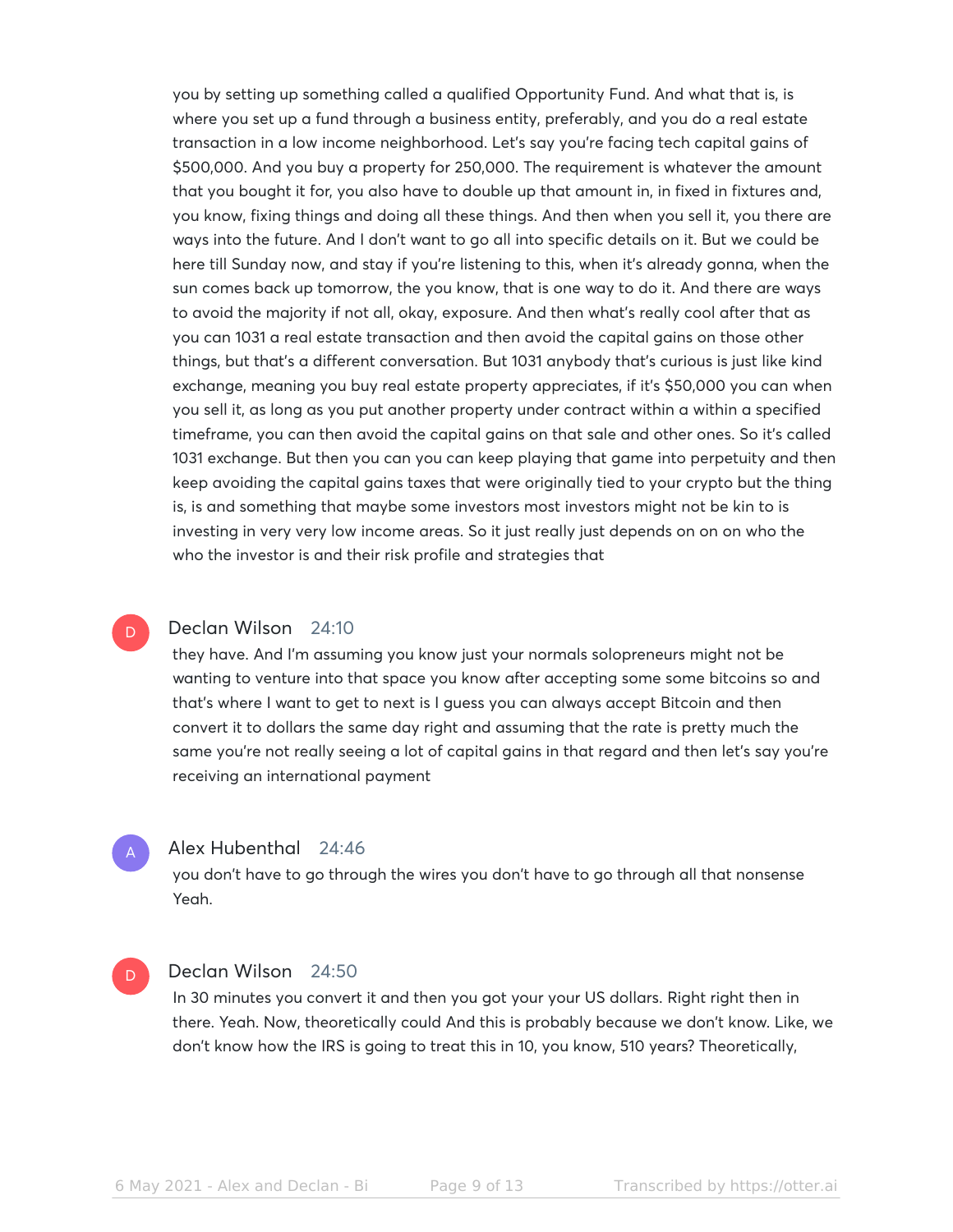could you accept the Bitcoin? And just hold on to it and hope that down the line, it eventually is classified as a currency? Which then you could use for your business?

## Alex Hubenthal 25:24

However, yeah, no, I mean, you can sit on as long as you want, like just so long that the holder of the asset is still the same. So like, if you have an LLC in place, make sure that the LLC stays like ABC corporate LLC or something like that. And then as long as it's not transferring hands from a legal perspective, you can let it sit there for 20 years if you want.



A

#### Declan Wilson 25:45

Okay. And that's it. And that's basically it. Like you said, there's you called a taxable event. Is that no, there's



Alex Hubenthal 25:55 no tax moment, right?



#### Declan Wilson 25:57

So So as long as you're just holding it and not converting it to us dollars,

A

#### Alex Hubenthal 26:01

it's you're not paying any taxes. Well, keep in mind that the original value that you received that was for the revenue is taxable income, right? But like, it's right, so like, there's like, kind of like two pieces happening the same time. So like, again, you receive it, you send it into it's 500 bucks, client pays 500 bucks in crypto, you record revenue on that, and you pay taxes on that revenue is specifically tied to it. But like, let's say the price of crypto goes up 10x from from where it is now. That 40 \$500 mine used to be reported unrealized, but 90% sure has to be unreliable has to be reported. Because it's a cash equivalent on the balance sheet, and it has to still be reported somewhere. You're paying taxes on it. But that 40 \$500 unrealized gain, can sit there as long as you want it to. And let that fluctuate as time moves forward. But with a lot of things that are happening right now, you're going to need a really long time horizon, meaning your time horizon is going to be near 10 510, minimum five years, preferably 1015 years, if you're wanting to hold for the medium to long term. Because with what Biden is suggesting right now, with doubling up the capital gains tax, and doing all these things, you're, it's not going to be worth it. So you're gonna have a lot of people either selling or they're going to hold on to it for a very,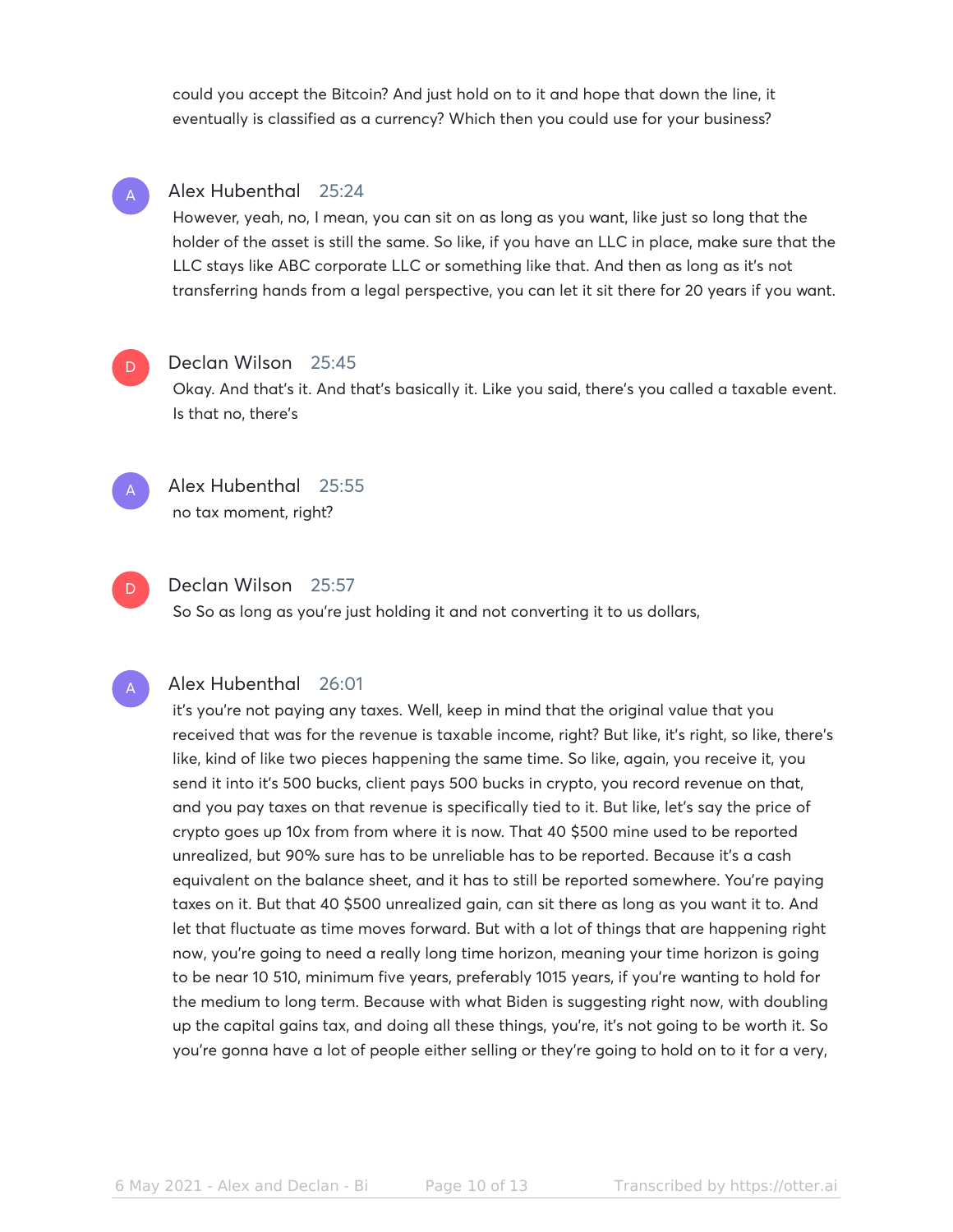very long time.

D

A

D

A

## Declan Wilson 27:28

And that's and I can see that as a downside for someone who is a solopreneur, you know, small operation where they're essentially receiving Bitcoin, which is valuable, but they can't use it right away in their in their business. So treating it they have to record it, like he said his revenue and pay taxes on it, but then it's it's essentially just sitting in that little digital wallet, and they can't really use it on their business. I mean, they can, but again, that becomes a taxable event, if there are gains. So that that can kind of be a con there. But again, I didn't want to focus this on being pros vs. Cons of accepting big offers. I know we're coming up to about a half an hour here, if people are still hanging around listening to tax implications of Bitcoin, what else should people be aware of? Am I missing something? In this whole conversation?

#### Alex Hubenthal 28:28

Well, the thing that you everyone that's listening to this has to kind of realize is right now we're at a crossroads in this whole development of this cryptocurrency world. And a lot of people already saying it's too big to fail. And too big to go away at this point. And I'm leaning into that camp myself, there's a lot of people kind of trying to explain cryptocurrency and how the internet was, back in the 90s. When the internet came out the very first time right now we're 30 some odd years, around 30 years into the use of the internet, the existence of the internet kryptos about 10 years. So if you if you look back to about 2000 what was happening, Amazon became something you started seeing a lot of e commerce starting you started seeing a lot of people moving things online, you started people saying communicating back and forth via email. So yeah, but trying to try to you know, think about that and just understand because I read something that only new there are out there like adoption curves that exists like in statistics and business and I was talking about like how things get adopted over time,

#### Declan Wilson 29:38

network effect, right network of people are using some more like like

Alex Hubenthal 29:41 early adopters. And then yeah,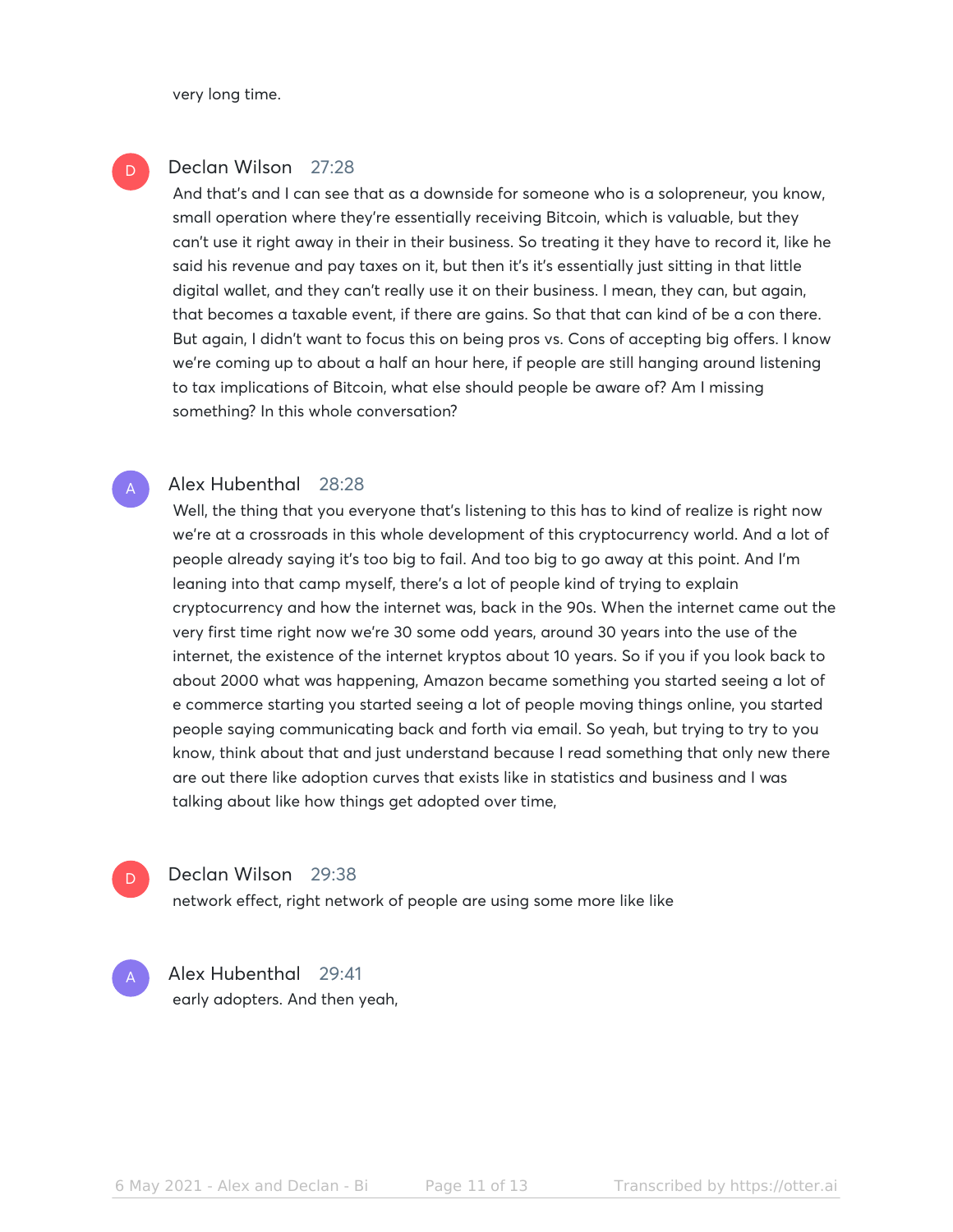#### Declan Wilson 29:42

D

D.

A

yeah, just like Facebook, it became exactly popular because more people it became popular,

#### Alex Hubenthal 29:47 A

right? And the, the sooner that you educate yourself on the basics of how the ecosystem works, not just Bitcoin, because my space and you know, other other platforms were for Facebook and then they went away like people are arguing that aetherium could outrun Bitcoin because the Ethereum network is so much more broad and much more built out, if you will, then then Bitcoin is and it provides other other things, right? So roughly 88% of the population has adopted a crypto. So don't be that person that is like the grandfather and grandmother right now that just figure out what Facebook was two years. And I'm not picking on my grandparents were like, that's who they are, they think it's the coolest thing that was a Hey, I keep in touch with my grandson and you know, whatnot, and they want to post things on your Facebook page, and everything is like,

Declan Wilson 30:41 love you.

#### Alex Hubenthal 30:43

But like, you know, it's just, it's just so don't be that person. Because, as of right now, there's roughly \$2.2 trillion worth of market capitalization in the crypto world, the total market capitalization of crypto is \$2.2 trillion, we went from 1 trillion to \$2 trillion, between January and about two weeks ago, so in the middle of April, so of course, the three half month the total market value of crypto doubled. And you're just going to keep saying that over and over, over and over again, people are gonna keep adopting to it, people are gonna keep using it, people are going to integrate into the businesses. And I promise you in the next three to five years, any business that runs online, is going to have to be in a place where they're going to have to know what crypto is how to use it, and be ready when a client asks, Can I pay you in crypto?

#### Declan Wilson 31:35 D

So I just want to close that like, we are only just talking about Bitcoin, which is pretty much like the Model T. Right. Right. It was just the first right and it is still the biggest but there's still chance of other cryptocurrencies taking over becoming more popular and and that's